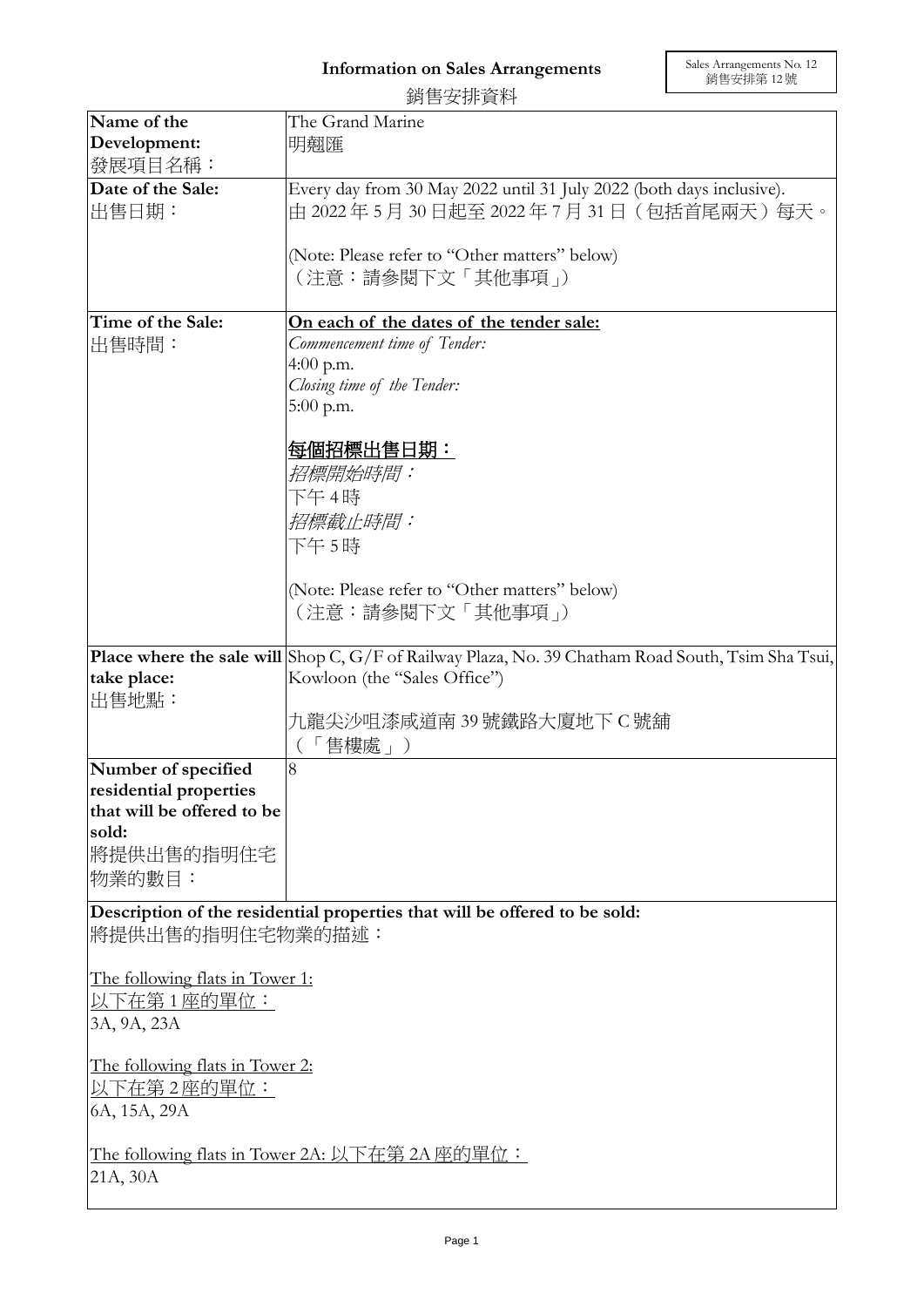**The method to be used to determine the order of priority in which each of the persons interested in purchasing any of the specified residential properties may select the residential property that the person wishes to purchase:** 

將會使用何種方法,決定有意購買該等指明住宅物業的每名人士可揀選其意欲購買的住宅 物業的優先次序:

Subject to other matters, sale of specified residential properties by Tender - see details and particulars in the tender notice. The tender notice and other relevant tender documents of the specified residential properties will be made available for collection free of charge at Sales Office during the following periods:

受制於其他事項,指明住宅物業以招標方式出售 - 請參閱指明住宅物業的招標公告的細節和 詳情。招標公告及其他有關招標文件可於以下時段於售樓處免費領取:

On each of the dates of tender sale: from 3:00 p.m. to 5:00 p.m. 每個招標出售日期:下午3時至下午5時。

**The method to be used, where 2 or more persons are interested in purchasing a particular specified residential property, to determine the order of priority in which each of those persons may proceed with the purchase:**

在有兩人或多於兩人有意購買同一個指明住宅物業的情況下,將會使用何種方法決定每名該 等人士可購買該物業的優先次序:

Please refer to the above method. 請參照上述方法。

In case of any dispute, the Vendor reserves its right to allocate any specified residential properties to any interested person by any method (including balloting).

如有任何爭議,賣方保留最終決定權以任何方式(包括抽籤)自行分配任何指明住宅物業予 任何有意欲購買的人士。

## **Other matters:**

其他事項:

- (a) The Vendor does not undertake and is under no obligation to review, consider or accept the highest offer or any offer at all for the purchase of any specified residential property. The Vendor has the absolute right to withdraw from the sale of any specified residential property at any time before the acceptance of any offer. The Vendor has the absolute right to change the closing date and/or time of the tender from time to time by amending the Sales Arrangements. 賣方並不承諾亦無責任閱覽、考慮或接受認購任何指明住宅物業最高出價之要約或任何 要約。賣方有絕對權利於接受任何要約前於任何時間撤回出售任何指明住宅物業。賣方 有絕對權利透過修改銷售安排不時更改招標截止日期及/或時間。
- (b) Persons interested in submitting tenders of the specified residential properties are reminded to read the latest register of transactions of the Development so as to ascertain whether a particular specified residential property is still available for tender. A specified residential property will become unavailable for tender once the Vendor accepts a tender after the close of a previous tender exercise of that specified residential property (whether under this Sales Arrangements or any other Sales Arrangements, if applicable) (if any). Please note also that the register of transactions of the Development may not be updated immediately after the Vendor accepts a tender. 有意遞交指明住宅物業的投標的人士敬請檢視發展項目的成交紀錄冊,以知悉某一指明